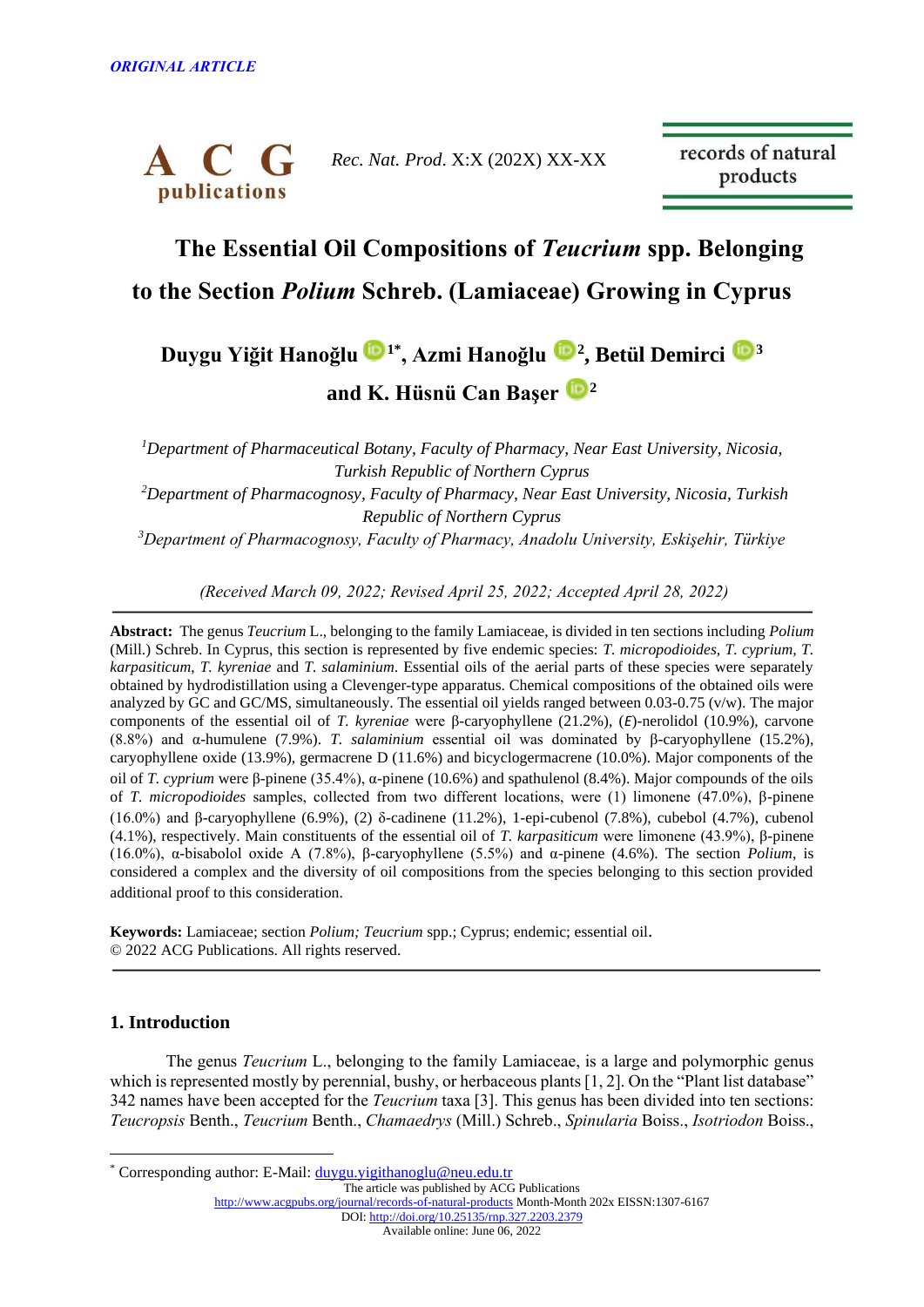*Pycnobotrys* Benth., *Scorodonia* (Hill) Schreb., *Stachyobotrys* Benth., *Scordium* (Mill.) Benth., and *Polium* (Mill.) Schreb. [4]. The members of this genus are distributed in the Mediterranean and Southwestern Asian regions [1, 4-6].

In the flora of Cyprus, the taxa belonging to the genus *Teucrium* are classified under five different sections of which are *Teucrium, Scorodonia, Scordium, Chamaedrys* and *Polium* [4]. The two endemic species of *Teucrium* belonging to sect. *Polium* Schreb. are *T. micropodioides* Rouy and *T. cyprium* Boiss. The latter is represented by two subspecies, subsp. *cyprium* and subsp. *kyreniae* P.H. Davis [1]. However as a result of the revision of this section by Hadjikyriakou and Hand, 2008 [7] four endemic species were identified. The rank of two subspecies subsp. *cyprium* and subsp. *kyreniae* were lifted by him as species which are *T. kyreniae* and *T. cyprium,* and *T. micropodioides*, which is also endemic, remained at the same rank. In addition, a new endemic species, *T. karpasiticum* Hadjik.&Hand, was reported in the same publication, which shows a close relationship with *T. micropodioides*. It was also noted that the probability of a close relationship between *T. cyprium* and a Libyan species *T. davaeanum* may exist [7]. Later on, one more endemic species, *T. salaminium* Hadjik.&Hand was reported. This species shares many morphological characteristics with *T. micropodioides*, however, separated by different growth form, coloration of leaves and flowers and structure of inflorescences. All these five endemic species belong to the section *Polium* subsect. *Rotundifolia* Valdés Berm.&Sánchez-Crespo. [8].

The phytochemistry of both nonvolatile and volatile constituents of the genus *Teucrium* has been investigated and reviewed [9-15]. The *neo*-clerodane diterpenoids are considered as chemotaxonomically important markers of the genus and also some other metabolites such as abietane diterpenes, sesquiterpenes, triterpenes, steroids, flavonoids, iridoids, and aromatic compounds have been reported [9-15]. The chemical compositions of the essential oils of the genus *Teucrium* have been summarized by Candela et al.<sup>[15]</sup>.

In many countries, *Teucrium* sp. have been consumed mostly as herbal tea in order to treat various health problems such as common cold, pain, rheumatism and some digestive disorders [15]. The phytochemistry and some biological activities of some *Teucrium sp.* growing in Cyprus has earlier been reported [16-21]. According to ethnopharmacological research into medicinal plants of Cyprus, the species classified under the section *Polium* have been used against various health disorders. In a study, *T. micropodioides* was mentioned as probably the best known *Teucrium sp.* in Cyprus. It is used both internally and externally. For internal usage, the infusions of different parts of the plant have been utilized for different pharmacological activities e.g., an infusion of flowers is used as sedative, however, an infusion of leaves is used as stimulant and stomachic. For external usage, it is used as a bath or compress for anti-rheumatism, antipyretic and antiseptic effects [16]. In addition, flowers/inflorescences of the same species are used externally for treatment of catarrh and common cold, traditionally [22]. Moreover, the usage of the same species was reported for digestive and mental-nervous system disorders [23]. On the other hand, it was mentioned that the aerial parts of *T. cyprium* are used against fever and jaundice as an infusion and the juice of the fresh plant is topically used for healing, astringent and antipruritic effects [16].

The aim of this study was to analyze the essential oil compositions of the aerial parts of *Teucrium* sp. (*T. micropodioides, T. cyprium, T. karpasiticum, T. kyreniae* and *T. salaminium)* belonging to the section *Polium.* As far as we know the essential oil compositions of *T. cyprium* and *T. micropodioides* were reported previously [16] although the others are herein reported for the first time.

## **2. Materials and Methods**

#### *2.1. Plant Materials*

The aerial parts of *Teucrium* sp. (*T. micropodioides, T. cyprium, T. karpasiticum, T. kyreniae*  and *T. salaminium)* were collected during the flowering period and the voucher specimens are kept at the Near East University Herbarium (NEUN10264-10269). All plant materials were dried under shade at room temperature. The collection dates, locations and their specimen numbers could be seen at table 1.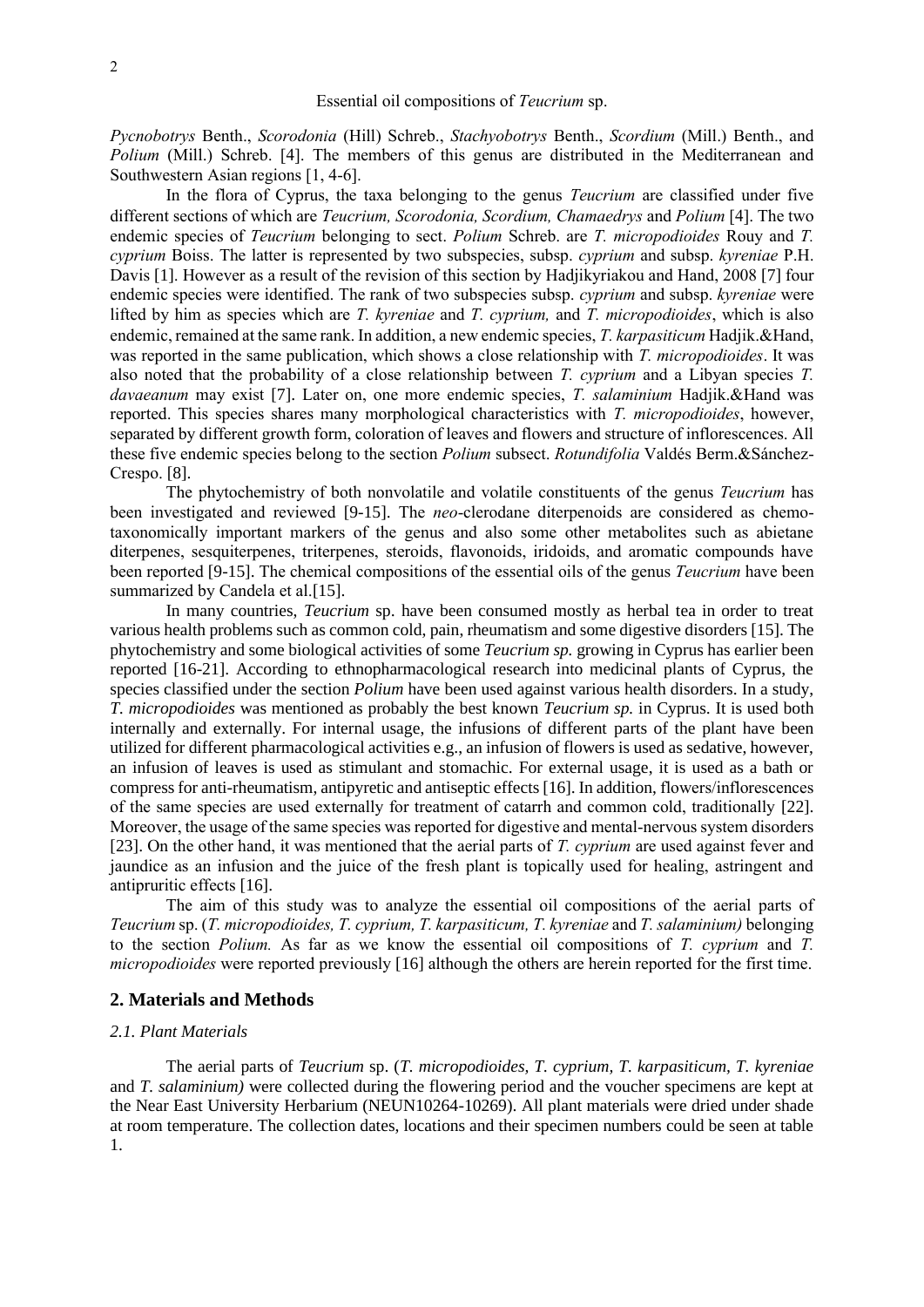| <b>Species</b>    | <b>Locations / Collection Dates</b>         | <b>Specimen</b><br><b>Number</b> |
|-------------------|---------------------------------------------|----------------------------------|
| T. cyprium        | Lemessos - Troodos Mountains / 15.05.16     | <b>NEUN10269</b>                 |
| T. karpasitium    | Karpas - Dipkarpaz / 22.05.18               | <b>NEUN10264</b>                 |
| T. kyreniae       | Kyrenia - Alevkayası / 27.05.16             | <b>NEUN10265</b>                 |
|                   | Kyrenia - Buffavento Castle Road / 03.05.16 | <b>NEUN10266</b>                 |
| T. micropodioides | Karpas - Avtepe / 23.05.16                  | <b>NEUN10267</b>                 |
| T. salaminium     | Famagusta - Incirli Cave / 23.06.16         | <b>NEUN10268</b>                 |

**Table 1.** The collection dates and locations, voucher specimen numbers of the *Teucrium sp.*

#### *2.2. The Isolation of Essential Oils*

100 g of the air dried aerial parts of each plant material were hydrodistilled with 1L distilled water for 3 hours using Clevenger-type apparatus. The resulting essential oils were stored at  $4^{\circ}$ C until the analysis. The essential oil yields were calculated on a moisture free weight basis as v/w. All the studies were triplicate.

### *2.3. GC-MS Analysis*

The GC-MS analysis was carried out with an Agilent 5975 GC-MSD system. Innowax FSC column (60 m x 0.25 mm, 0.25 mm film thickness) was used with helium as carrier gas (0.8 ml/min). GC oven temperature was kept at 60°C for 10 min and programmed to 220°C at a rate of 4°C/min, and kept constant at 220°C for 10 min and then programmed to 240°C at a rate of 1°C/min. Split ratio was adjusted at 40:1. The injector temperature was set at 250°C. Mass spectra were recorded at 70 eV. Mass range was from m/z 35 to 450.

# *2.4. GC Analysis*

The GC analysis was carried out using an Agilent 6890N GC system. FID detector temperature was 300°C. To obtain the same elution order with GC-MS, simultaneous auto-injection was done on a duplicate of the same column applying the same operational conditions. Relative percentage amounts of the separated compounds were calculated from FID chromatograms.

Identification of the essential oil components were carried out by comparison of their relative retention times with those of authentic samples or by comparison of their linear retention index (LRI) to a series of *n*-alkanes. Computer matching against commercial (Wiley GC/MS Library, MassFinder 3 Library) [24, 25] and in-house "Başer Library of Essential Oil Constituents" built up by genuine compounds and components of known oils, as well as MS literature data [26], was used for the identification.

# **3. Results and Discussion**

The essential oil compositions of *Teucrium sp.* growing in Cyprus belonging to the section *Polium* can be seen at Table 2. The six essential oils obtained from the aerial parts of five different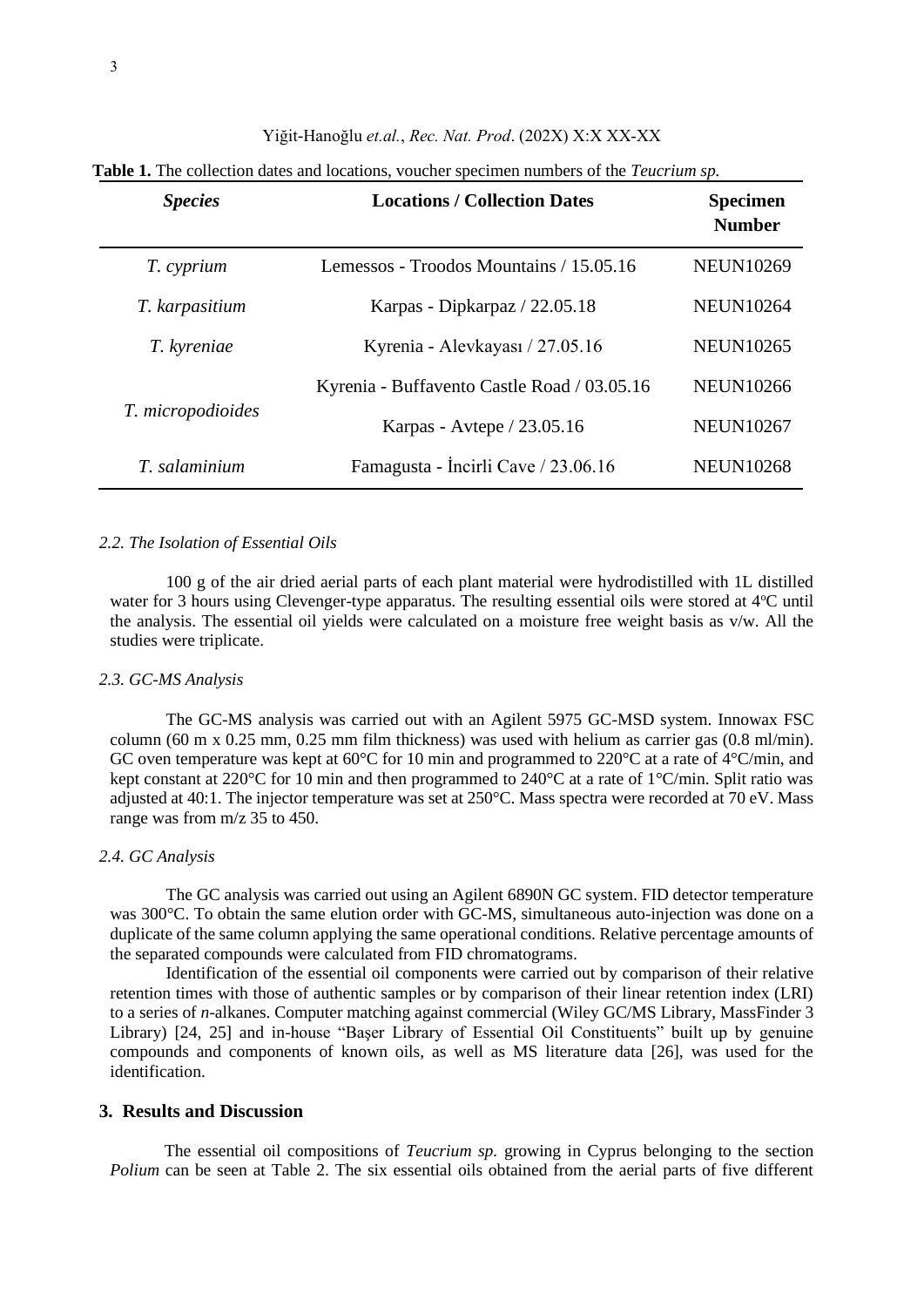species; *T. kyreniae, T. salaminium, T. cyprium, T. micropodioides* (two locations) and *T. karpasiticum*  (Sample A-F, respectively) were analyzed by GC-FID and GC-MS, simultaneously.

The essential oil yields and the characterized compound numbers are *T. kyreniae*: 0.16% (41), *T. salaminium*: 0.6% (51), *T. cyprium*: 0.75% (37), *T. micropodioides-*Karpas region: 0.03% (43), *T. micropodioides*-Kyrenia region: 0.195% (71) and *T. karpasiticum*: 0.05% (34).

The major compounds characterized in *T. kyreniae* oil were β-caryophyllene (21.2%), (*Ε*) nerolidol (10.9%), carvone (8.8%) and α-humulene (7.9%). The major compounds of *T. salaminium* oil were β-caryophyllene (15.2%), caryophyllene oxide (13.9%), germacrene D (11.6%) and bicyclogermacrene (10.0%).

The main constituents of the *T. cyprium* oil were β-pinene (35.4%), α-pinene (10.6%) and spathulenol (8.4%). However it was reported that the essential oils of different parts (leaves, flowers+leaves and stems) of the same species were dominated by sabinene (21.2-11.9%) while cadinene (δ-cadinene; 11.4-8.1% and α-cadinene; 8.4-2.4%) and caryophyllene (β-caryophyllene; 7.1-2.5%, caryophyllene oxide; 2.6-2.1% and α-caryophyllene; 2.9-1.7%) derivatives were found in minor concentrations. In addition,  $\alpha$ -pinene and  $\beta$ -pinene, the major compounds in the present study, were reported as minor compounds of leaves (3.3 and 0.9%), flowers+leaves (5.5 and 1.5%) essential oils and were absent in the stem oil. Moreover, spathulenol was completely missing in all essential oils obtained from different parts [16].

On the other hand, the major compounds of the *T. micropodioides* oils which were collected from different locations showed significant differences. In the oil of *T. micropodioides-*Karpas region, limonene (47.0%), β-pinene (16.0%) and β-caryophyllene (6.9%) were found as the major compounds, however, δ-cadinene (11.2%), 1-*epi*-cubenol (7.8%), cubebol (4.7%) and cubenol (4.1%) were detected in the oil of *T. micropodioides*-Kyrenia region. In a previous study, the essential oil compositions of the different plant parts of the same species from three locations also showed significant differences not only with each other but also within our results, they were dominated by volatile terpenes which comprised 33% of total oil. The authors did not specify the percentages of any individual terpenoids [16]. Nevertheless, the oil of *T. micropodioides-*Karpas region was rich in monoterpenes while the other sample was rich in sesquiterpenes. Those differences in the essential oil compositions of the same species collected from different or even close locations may be due to the "Polium Complex '' phenomenon which can be seen in section *Polium* members' essential oil compositions [26].

Moreover, the oil of *T. karpasiticum* showed limonene (43.9%), β-pinene (16.0%), α-bisabolol oxide A (7.8%), β-caryophyllene (5.5%) and  $\alpha$ -pinene (4.6%) as main constituents. The essential oil compositions of the oils of *T. micropodioides-*Karpas region and *T. karpasiticum* were quite similar to each other even though they are different species. Close relationship of these two species has been mentioned by Hadjikyriakou and Hand, 2008 [7].

The essential oil compositions of *Teucrium sp.,* belonging to the different sections including section *Polium*, have been intensively reviewed by Candela et al., 2020 [15]. It was reported that the essential oil compositions of the taxa could be classified under two categories (1) rich in sesquiterpene(s) and (2) rich in monoterpene(s) [15]. In the present study, the majority of the oils analyzed were detected as sesquiterpene-rich, however, the oils of *T. micropodioides-*Karpas region and *T. karpasiticum* were monoterpene-rich.

There are few literature information on the compositions of the essential oils of the section *Polium* members growing in Turkey which were *T. antitauricum* [28], *T. montanum* [29] and *T. polium*  [6, 30-33]. The main components of the essential oil of *T. montanum* were reported as sabinene (11.3), δ-cadinene (6.3), germacrene D (5.8), α-copaene (5.7), (*Ε*)-β-farnesene (5.5), τ-cadinol (5.4), α-pinene (5.2), linalool (3.2), β-pinene (3.1) while the ones detected in *T. antitauricum* essential oil were germacrene D (28.2), β-caryophyllene (27.6), caryophyllene oxide (7.5), bicyclogermacrene (5.5), αhumulene (4.2), aromadendrene (3.6) [28, 29].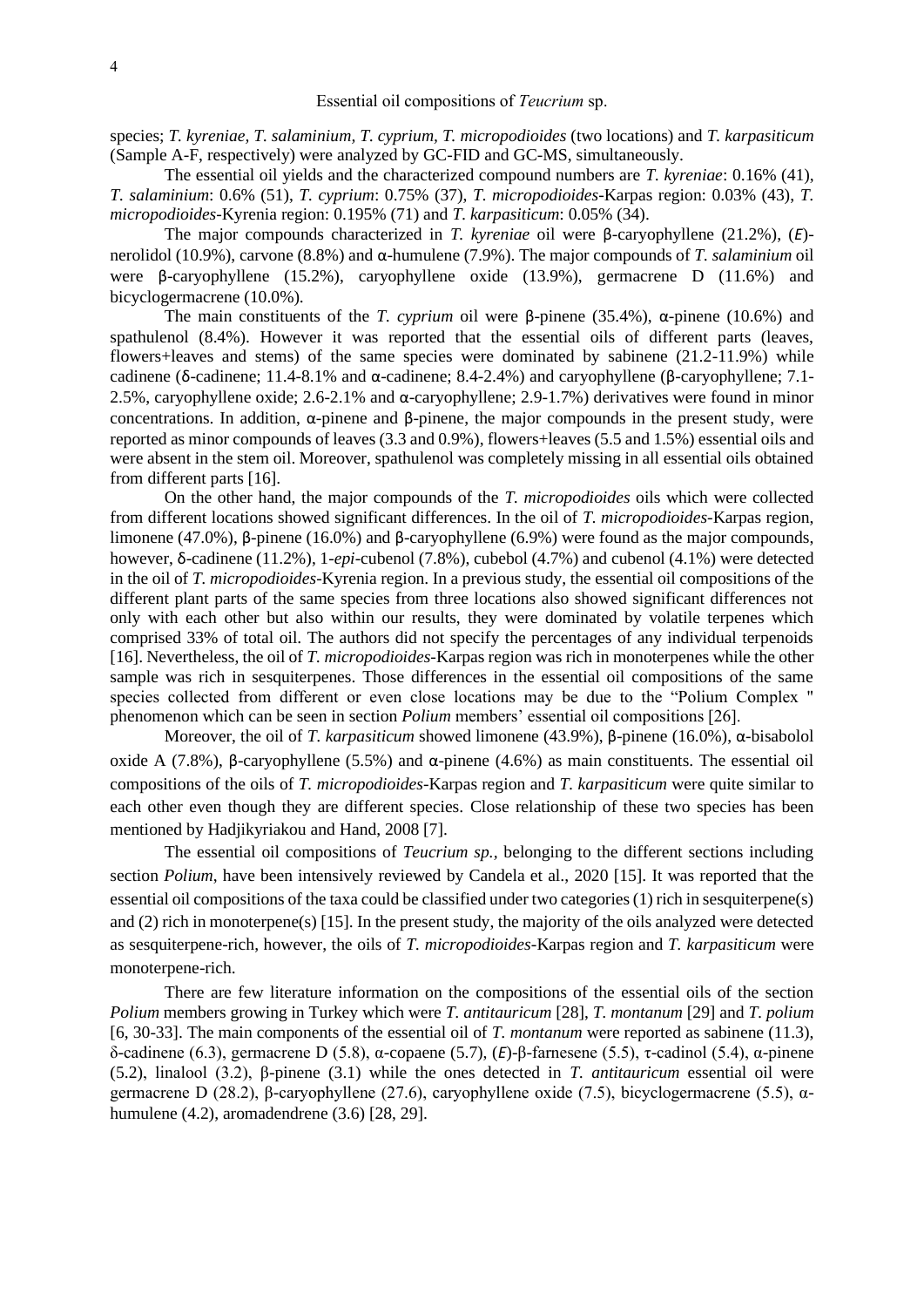| <b>KI</b> <sup>a</sup>     | $LRI^b$ | <b>Compound Name</b>                 | <b>Relative Percentage Amounts</b> |                              |                          |                          |                          |                              |  |  |  |
|----------------------------|---------|--------------------------------------|------------------------------------|------------------------------|--------------------------|--------------------------|--------------------------|------------------------------|--|--|--|
|                            |         |                                      | $\mathbf{A}$                       | $\bf{B}$                     | $\mathbf C$              | D                        | E                        | $\mathbf{F}$                 |  |  |  |
| 1008-1039 <sup>c</sup>     | 1032    | $\alpha$ -Pinene                     |                                    | 1.5                          | 10.6                     | 4.8                      | 0.9                      | 4.6                          |  |  |  |
| 1012-1039 <sup>c</sup>     | 1035    | $\alpha$ -Thujene                    | $\qquad \qquad \blacksquare$       | 0.2                          | $\overline{\phantom{0}}$ | $\overline{\phantom{0}}$ | 0.2                      | 0.1                          |  |  |  |
| 1043-1086 <sup>c</sup>     | 1076    | Camphene                             | $\overline{\phantom{0}}$           | 0.1                          | $\overline{\phantom{0}}$ | $\overline{\phantom{0}}$ | t                        | 0.1                          |  |  |  |
| $1085 - 1130$ <sup>d</sup> | 1118    | $\beta$ -Pinene                      | 0.2                                | 4.0                          | 35.4                     | 16.0                     | 2.5                      | 16.0                         |  |  |  |
| 1098-1140 <sup>c</sup>     | 1132    | Sabinene                             | $\overline{\phantom{a}}$           | 2.5                          | $\overline{\phantom{0}}$ | 1.1                      | 2.6                      | 0.7                          |  |  |  |
| 1140-1175 <sup>c</sup>     | 1174    | Myrcene                              | $\overline{\phantom{a}}$           | 0.3                          | 0.8                      | 5.6                      | 0.1                      | 2.4                          |  |  |  |
| 1154-1195 <sup>c</sup>     | 1188    | $\alpha$ -Terpinene                  | $\overline{\phantom{a}}$           | $\overline{\phantom{a}}$     | $\overline{\phantom{a}}$ | 0.1                      | 0.2                      | $\qquad \qquad \blacksquare$ |  |  |  |
| 1178-1219 <sup>e</sup>     | 1203    | Limonene                             | 5.0                                | 5.5                          | 3.9                      | 47.0                     | 0.4                      | 43.9                         |  |  |  |
| 1188-1233c                 | 1218    | $\beta$ -Phellandrene                | $\qquad \qquad \blacksquare$       | $\overline{\phantom{0}}$     | 0.4                      | 0.4                      | 0.1                      | 0.2                          |  |  |  |
| $1211 - 1251$ <sup>c</sup> | 1246    | $(Z)$ - $\beta$ -Ocimene             | $\overline{\phantom{a}}$           | $\overline{a}$               | $\overline{\phantom{0}}$ | 0.1                      | $\overline{\phantom{0}}$ |                              |  |  |  |
| 1222-1266c                 | 1255    | $\gamma$ -Terpinene                  | 0.2                                | $\overline{\phantom{0}}$     | $\overline{\phantom{0}}$ | 0.2                      | 0.5                      |                              |  |  |  |
| 1232-1267 <sup>c</sup>     | 1266    | $(E)$ - $\beta$ -Ocimene             | $\overline{\phantom{a}}$           | $\overline{\phantom{0}}$     | $\overline{\phantom{0}}$ | 0.6                      | $\overline{\phantom{0}}$ |                              |  |  |  |
| 1246-1291 <sup>e</sup>     | 1280    | $p$ -Cymene                          | 0.4                                | 0.4                          |                          | 0.1                      | 0.9                      |                              |  |  |  |
| 1261-1300 <sup>c</sup>     | 1290    | Terpinolene                          | $\overline{\phantom{0}}$           | $\qquad \qquad \blacksquare$ |                          | 0.2                      | 0.2                      |                              |  |  |  |
| NA                         | 1386    | 1-Octenyl acetate                    | 0.5                                | 0.7                          | $\qquad \qquad -$        | 0.1                      | 0.4                      |                              |  |  |  |
| 1370-1414 <sup>c</sup>     | 1400    | Nonanal                              | 0.6                                | -                            |                          |                          |                          |                              |  |  |  |
| 1429-1481 <sup>c</sup>     | 1450    | trans-Linalool oxide<br>(Furanoid)   | 0.1                                | -                            |                          |                          |                          |                              |  |  |  |
| NA                         | 1452    | $\alpha$ , <i>p</i> -Dimethylstyrene | 0.1                                |                              |                          |                          |                          |                              |  |  |  |
| NA                         | 1452    | 1-Octen-3-ol                         | $\overline{\phantom{0}}$           | 0.8                          |                          |                          |                          | 0.2                          |  |  |  |
| 1438-1480 <sup>c</sup>     | 1466    | $\alpha$ -Cubebene                   |                                    |                              |                          |                          | 0.3                      |                              |  |  |  |
| 1461c                      | 1468    | trans-1,2-Limonene<br>epoxide        |                                    | $\overline{\phantom{0}}$     |                          | 0.1                      | $\overline{\phantom{0}}$ |                              |  |  |  |
| 1526-1565 <sup>e</sup>     | 1474    | trans-Sabinene hydrate               |                                    |                              |                          | $\overline{\phantom{a}}$ | 0.2                      |                              |  |  |  |
| 1445-1549 <sup>c</sup>     | 1492    | Cyclosativene                        |                                    |                              |                          |                          | 0.1                      |                              |  |  |  |

# Yiğit-Hanoğlu et.al., Rec. Nat. Prod. (202X) X:X XX-XX

Table 2. The essential oil compositions of the Teucrium sp. growing in Cyprus belonging to the Polium section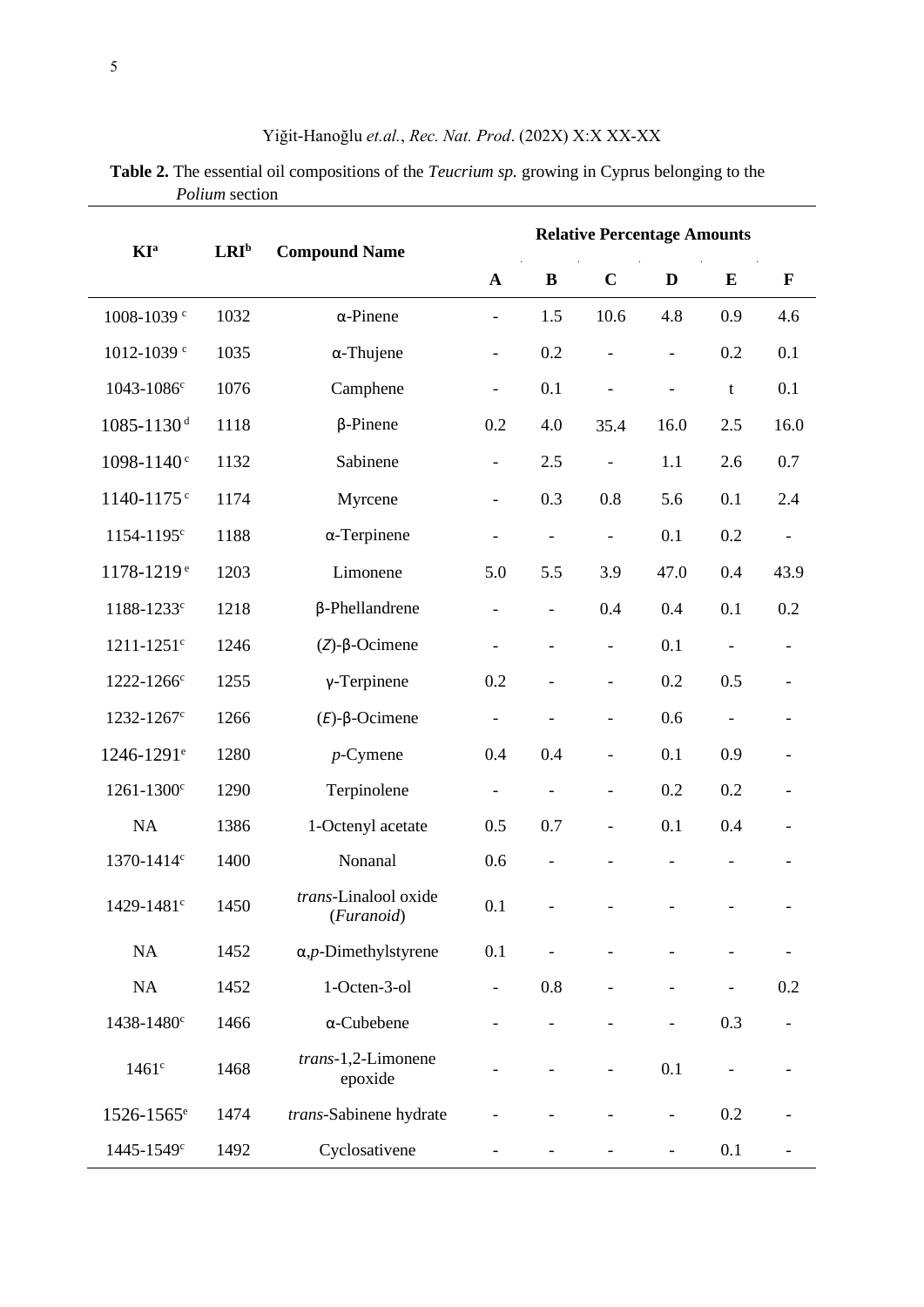| 1471-1495 <sup>c</sup>     | 1495 | Bicycloelemene                       | 0.1                          |                          |                              |                          |     |                          |
|----------------------------|------|--------------------------------------|------------------------------|--------------------------|------------------------------|--------------------------|-----|--------------------------|
| 1462-1522 <sup>c</sup>     | 1497 | $\alpha$ -Copaene                    | $\overline{\phantom{0}}$     | $\blacksquare$           | 0.4                          | 0.3                      | 0.8 | 0.2                      |
| 1499 <sup>f</sup>          | 1499 | $\alpha$ -Campholene aldehyde        |                              |                          | 0.4                          |                          |     |                          |
| 1481-1537 <sup>c</sup>     | 1532 | Camphor                              |                              | $\overline{\phantom{0}}$ | 0.3                          |                          |     |                          |
| 1496-1546 <sup>c</sup>     | 1535 | $\beta$ -Bourbonene                  | $\overline{a}$               | 0.4                      | 0.8                          | 0.1                      |     |                          |
| 1481-1555c                 | 1541 | Benzaldehyde                         | 0.4                          | $\overline{\phantom{a}}$ | $\overline{a}$               | $\overline{\phantom{a}}$ |     |                          |
| 1509-1569 <sup>c</sup>     | 1548 | $(E)$ -2-Nonenal                     | 0.1                          | $\frac{1}{2}$            | $\overline{\phantom{0}}$     | $\overline{\phantom{a}}$ |     |                          |
| 1518-1560 <sup>c</sup>     | 1549 | $\beta$ -Cubebene                    | $\overline{\phantom{0}}$     | $\overline{\phantom{a}}$ | $\overline{\phantom{0}}$     | $\qquad \qquad -$        | 0.4 |                          |
| 1507-1564c                 | 1553 | Linalool                             | 0.2                          | $\blacksquare$           | 0.2                          | 0.1                      | 0.6 |                          |
| 1425-1478 <sup>c</sup>     | 1556 | cis-Sabinene hydrate                 | 0.1                          |                          |                              | 0.4                      |     |                          |
| NA                         | 1568 | 1-Methyl-4-<br>acetylcyclohex-1-ene* | $\overline{\phantom{0}}$     | 0.4                      | $\overline{a}$               |                          |     |                          |
| 1557-1625 <sup>c</sup>     | 1571 | trans-p-Menth-2-en-1-ol              | $\overline{\phantom{0}}$     |                          |                              | $\overline{\phantom{a}}$ | 0.3 |                          |
| 1545-1590 <sup>c</sup>     | 1586 | Pinocarvone                          | $\overline{\phantom{a}}$     | 0.2                      | 1.4                          |                          | 1.0 | 0.7                      |
| 1549-1597 <sup>c</sup>     | 1591 | Bornyl acetate                       | $\qquad \qquad \blacksquare$ | 0.4                      | 0.7                          | 0.1                      | 0.5 | $\overline{\phantom{a}}$ |
| 1545-1601 <sup>c</sup>     | 1601 | Nopinone                             | $\overline{\phantom{m}}$     | 0.4                      | $\overline{\phantom{0}}$     |                          | 0.4 | 0.3                      |
| <b>NA</b>                  | 1602 | 6-Methyl-3,5-heptadien-<br>2-one     | 0.3                          |                          |                              |                          |     |                          |
| $1564 - 1630$ <sup>c</sup> | 1611 | Terpinen-4-ol                        | $\qquad \qquad \blacksquare$ | 0.1                      |                              |                          | 4.0 |                          |
| 1570-1685 <sup>c</sup>     | 1612 | $\beta$ -Caryophyllene               | 21.2                         | 15.2                     | 3.5                          | 6.9                      | 0.1 | 5.5                      |
| $1600 - 1650$ c            | 1624 | trans-Dihydrocarvone                 | 0.3                          |                          |                              |                          |     |                          |
| 1555-1645 <sup>c</sup>     | 1638 | cis-p-Menth-2-en-1-ol                |                              |                          |                              |                          | 0.3 |                          |
| 1611-1688 <sup>c</sup>     | 1639 | trans-p-Mentha-2,8-dien-<br>$1$ -ol  |                              |                          |                              | 0.3                      |     |                          |
| $\rm NA$                   | 1642 | Thuj-3-en10-al                       |                              |                          |                              |                          | 0.2 |                          |
| $1645^e$                   | 1645 | cis-Isodihydrocarvone                | 0.2                          |                          |                              |                          |     |                          |
| 1597-1648 <sup>c</sup>     | 1648 | Myrtenal                             | $\qquad \qquad \blacksquare$ | 1.0                      | 4.0                          | 0.6                      | 2.4 | 0.8                      |
| 1606-1683 <sup>c</sup>     | 1651 | Sabina ketone                        | $\qquad \qquad -$            | $\overline{\phantom{a}}$ | $\qquad \qquad \blacksquare$ | $\overline{\phantom{a}}$ | 1.2 |                          |
| 1647-1668 <sup>c</sup>     | 1663 | cis-Verbenol                         |                              | $\overline{\phantom{0}}$ | $\qquad \qquad \blacksquare$ | $\overline{\phantom{a}}$ | 0.2 |                          |

Table 2 continued..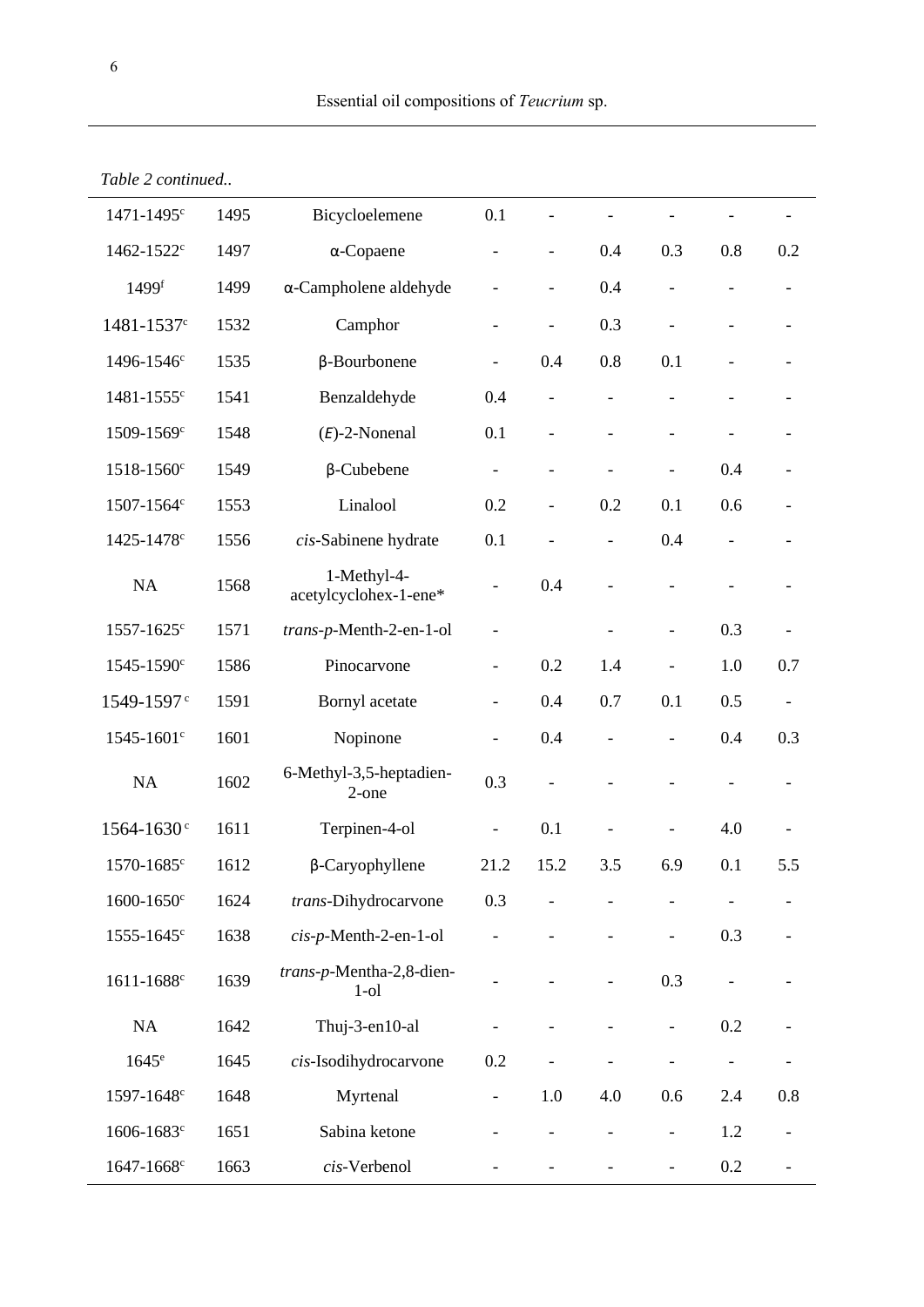|  | Table 2 continued |
|--|-------------------|
|--|-------------------|

| $1643 - 1671$ c        | 1670 | trans-Pinocarveol                                       |                          | 1.7                      | 5.5                      | 0.6                      | 3.2                      | 0.9                      |
|------------------------|------|---------------------------------------------------------|--------------------------|--------------------------|--------------------------|--------------------------|--------------------------|--------------------------|
| 1627-1668 <sup>c</sup> | 1675 | $(Z)$ - $\beta$ -farnesene                              |                          | $\overline{\phantom{a}}$ |                          | L,                       |                          | 0.4                      |
| 1688 <sup>e</sup>      | 1677 | epi-Zonarene                                            |                          |                          |                          |                          | 1.0                      | $\overline{\phantom{a}}$ |
| 1620-1678 <sup>c</sup> | 1678 | cis-p-Mentha-2,8-dien-1-<br><sub>o</sub> l              | $\overline{\phantom{a}}$ |                          | $\overline{a}$           | 0.2                      |                          | $\overline{\phantom{a}}$ |
| 1665-1691 <sup>c</sup> | 1683 | trans-Verbenol                                          | $\overline{\phantom{a}}$ | 0.9                      | 2.2                      | 0.2                      | 1.4                      | $\overline{\phantom{a}}$ |
| 1637-1689 <sup>c</sup> | 1687 | $\alpha$ -Humulene                                      | 7.9                      | 4.7                      | $\overline{\phantom{0}}$ | 1.8                      | 0.1                      | 1.5                      |
| 1662-1717 <sup>c</sup> | 1700 | $p$ -Mentha-1,8-dien-4-ol<br>$(=\textit{Limonen-4-ol})$ | 0.2                      | $\overline{\phantom{a}}$ |                          | 0.2                      |                          |                          |
| 1677-1704c             | 1704 | Myrtenyl acetate                                        | $\overline{\phantom{0}}$ |                          | 0.5                      | 0.2                      |                          |                          |
| 1659-1724 <sup>c</sup> | 1706 | $\alpha$ -Terpineol                                     | 0.5                      | 0.2                      | 0.7                      | 0.3                      | 0.6                      | 0.5                      |
| 1672-1718 <sup>c</sup> | 1709 | $\alpha$ -Terpinyl acetate                              |                          |                          |                          |                          | 1.0                      |                          |
| 1708-1720 <sup>c</sup> | 1720 | trans-Sabinol                                           |                          |                          |                          | $\qquad \qquad -$        | 0.6                      |                          |
| $1720$ c               | 1725 | Verbenone                                               | $\overline{\phantom{a}}$ | 0.2                      |                          |                          | 0.4                      |                          |
| 1676-1726 <sup>c</sup> | 1726 | Germacrene D                                            | $\blacksquare$           | 11.6                     | 4.4                      | 4.0                      | 0.8                      | 1.1                      |
| <b>NA</b>              | 1729 | $\alpha$ -Methyl cinnamaldehyde                         | 0.3                      | $\overline{\phantom{a}}$ | $\overline{a}$           | $\overline{\phantom{a}}$ | $\overline{\phantom{a}}$ | $\overline{\phantom{a}}$ |
| NA                     | 1733 | $\gamma$ -Amorphene                                     | 0.2                      | $\overline{\phantom{a}}$ |                          |                          |                          |                          |
| 1688-1761 <sup>c</sup> | 1740 | Valencene                                               | $\overline{\phantom{a}}$ | $\overline{\phantom{a}}$ | 0.4                      | $\overline{\phantom{m}}$ |                          |                          |
| 1686-1753 <sup>c</sup> | 1740 | $\alpha$ -Muurolene                                     | $\overline{\phantom{a}}$ | 0.4                      | 0.8                      | $\overline{\phantom{m}}$ | 0.5                      |                          |
| 1687-1765 <sup>c</sup> | 1747 | trans-Carvyl acetate                                    | 0.2                      |                          |                          |                          |                          |                          |
| 1699-1751 <sup>c</sup> | 1751 | Carvone                                                 | 8.8                      | 1.7                      | 0.4                      | $0.8\,$                  |                          | 1.3                      |
| 1692-1757 <sup>c</sup> | 1755 | Bicyclogermacrene                                       |                          | 10.0                     | 0.5                      | 1.3                      |                          |                          |
| 1668-1771 <sup>c</sup> | 1758 | cis-Piperitol                                           | 0.3                      |                          |                          | 0.2                      |                          |                          |
| 1722-1774c             | 1773 | $\delta$ -Cadinene                                      | $\overline{\phantom{a}}$ | 0.6                      | 0.3                      | 0.3                      | 11.2                     | 0.1                      |
| 1763-1786 <sup>c</sup> | 1784 | $(E)$ - $\alpha$ -Bisabolene                            | $\overline{\phantom{a}}$ | 0.3                      |                          | $\overline{\phantom{a}}$ | 0.3                      |                          |
| 1754-1775 <sup>c</sup> | 1785 | 7-epi-α-Selinene                                        |                          | $\overline{\phantom{a}}$ | 0.7                      |                          |                          |                          |
| 1739-1797 <sup>c</sup> | 1797 | $p$ -Methylacetophenone                                 | 0.5                      | 0.5                      | $\blacksquare$           | 0.4                      |                          |                          |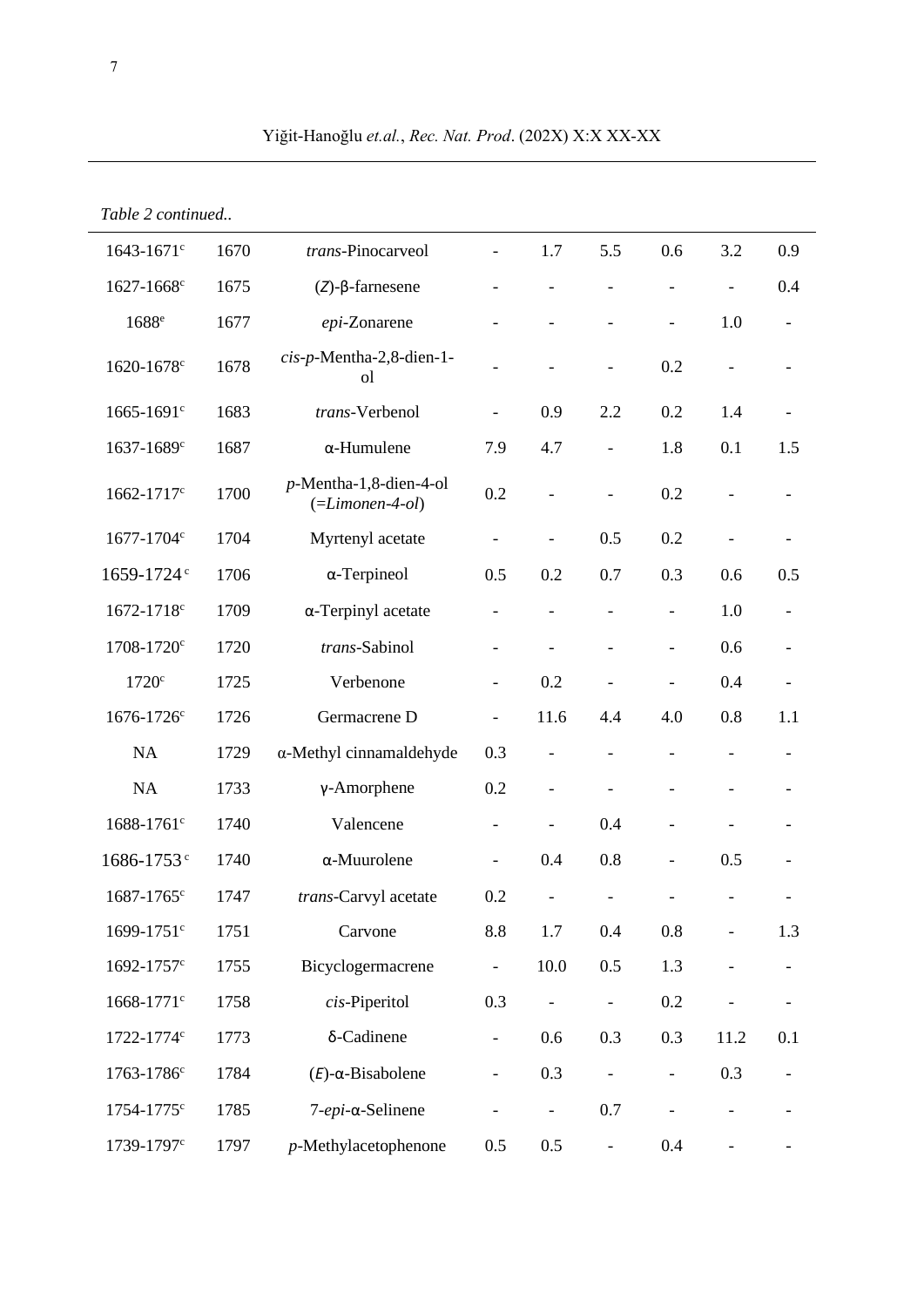| Essential oil compositions of Teucrium sp. |  |
|--------------------------------------------|--|
|                                            |  |

| 1742-18118             | 1799 | Cadina-1,4-diene<br>$(=Cubeene)$       |                              |                              |                          |                              | 0.6                      |                              |
|------------------------|------|----------------------------------------|------------------------------|------------------------------|--------------------------|------------------------------|--------------------------|------------------------------|
| Table 2 continued      |      |                                        |                              |                              |                          |                              |                          |                              |
| 1747-1805 <sup>c</sup> | 1802 | Cuminaldehyde                          | $\overline{\phantom{0}}$     | 0.1                          | $\overline{\phantom{0}}$ | L,                           | 0.7                      |                              |
| 1743-1808 <sup>c</sup> | 1804 | Myrtenol                               | 0.3                          | 0.9                          | 3.3                      | 0.3                          | 2.2                      | 0.5                          |
| 1774-1821 <sup>c</sup> | 1811 | $trans-p$ -Mentha-1(7),8-<br>dien-2-ol | 0.7                          | 0.2                          |                          |                              |                          |                              |
| NA                     | 1814 | $p$ -Mentha-1,5-dien-7-ol              | $\qquad \qquad -$            |                              |                          |                              | 0.3                      |                              |
| 1789-1842 <sup>c</sup> | 1838 | $(E)$ -β-Damascenone                   | 0.2                          |                              |                          |                              |                          |                              |
| 1805-1850 <sup>c</sup> | 1845 | trans-Carveol                          | 3.9                          | 1.4                          | 0.5                      | 1.0                          | 0.6                      |                              |
| 1836-1837 <sup>e</sup> | 1849 | Calamenene                             | $\qquad \qquad \blacksquare$ | $\overline{a}$               |                          | $\overline{a}$               | 1.4                      |                              |
| NA                     | 1856 | Carvon-1,2-oxide                       | 0.5                          | 0.2                          |                          |                              |                          |                              |
| 1813-1865 <sup>c</sup> | 1864 | $p$ -Cymen-8-ol                        | $\qquad \qquad \blacksquare$ | $\overline{a}$               |                          |                              | 0.3                      |                              |
| 1818-1882 <sup>c</sup> | 1882 | cis-Carveol                            | 0.5                          | 0.2                          |                          | 0.3                          | $\overline{\phantom{0}}$ |                              |
| 1863-1903 <sup>c</sup> | 1896 | $cis$ -p-Mentha-1(7),8-<br>diene-2-ol  | 0.6                          |                              |                          |                              |                          |                              |
| 1854-1928 <sup>c</sup> | 1900 | epi-Cubebol                            |                              |                              |                          |                              | 3.0                      |                              |
| 1893-1941 <sup>c</sup> | 1941 | α-Calacorene                           |                              |                              |                          | $\overline{\phantom{0}}$     | 2.1                      |                              |
| 1884-1964 <sup>c</sup> | 1957 | Cubebol                                |                              |                              |                          | $\overline{\phantom{0}}$     | 4.7                      |                              |
| NA                     | 1984 | $\gamma$ -Calacorene                   |                              |                              |                          |                              | 0.3                      |                              |
| NA                     | 1988 | Nerolidol oxide-I                      | 0.5                          |                              |                          |                              |                          |                              |
| NA                     | 2001 | Isocaryophyllene oxide                 | $\overline{\phantom{0}}$     | $0.5\,$                      | 0.6                      |                              |                          |                              |
| 1936-2023 <sup>c</sup> | 2008 | Caryophyllene oxide                    | 2.6                          | 13.9                         | 2.6                      | 1.4                          | 2.6                      |                              |
| NA                     | 2016 | Nerolidol oxide-II                     | 4.9                          | $\qquad \qquad \blacksquare$ |                          |                              |                          |                              |
| 2006c                  | 2029 | Perilla alcohol                        | $\overline{\phantom{0}}$     | 0.4                          | 0.6                      |                              | 0.3                      | 1.3                          |
| NA                     | 2046 | Norbourbonone                          |                              | $\overline{\phantom{0}}$     | 0.3                      |                              |                          |                              |
| 1995-2055 <sup>c</sup> | 2050 | $(E)$ -Nerolidol                       | 10.9                         |                              |                          |                              |                          |                              |
| 2008-2054 <sup>c</sup> | 2051 | Gleenol                                |                              |                              |                          | $\overline{\phantom{0}}$     | 1.0                      |                              |
| 2014-2062 <sup>c</sup> | 2057 | Ledol                                  |                              |                              |                          | $\qquad \qquad \blacksquare$ | 0.3                      |                              |
| 2003-2071 <sup>c</sup> | 2071 | Humulene epoxide-II                    | $\overline{\phantom{0}}$     | 2.7                          | 0.4                      | 0.3                          |                          | 0.2                          |
| 2065-2073g             | 2073 | $p$ -Mentha-1,4-dien-7-ol              |                              |                              |                          | $\qquad \qquad \blacksquare$ | 2.4                      | $\qquad \qquad \blacksquare$ |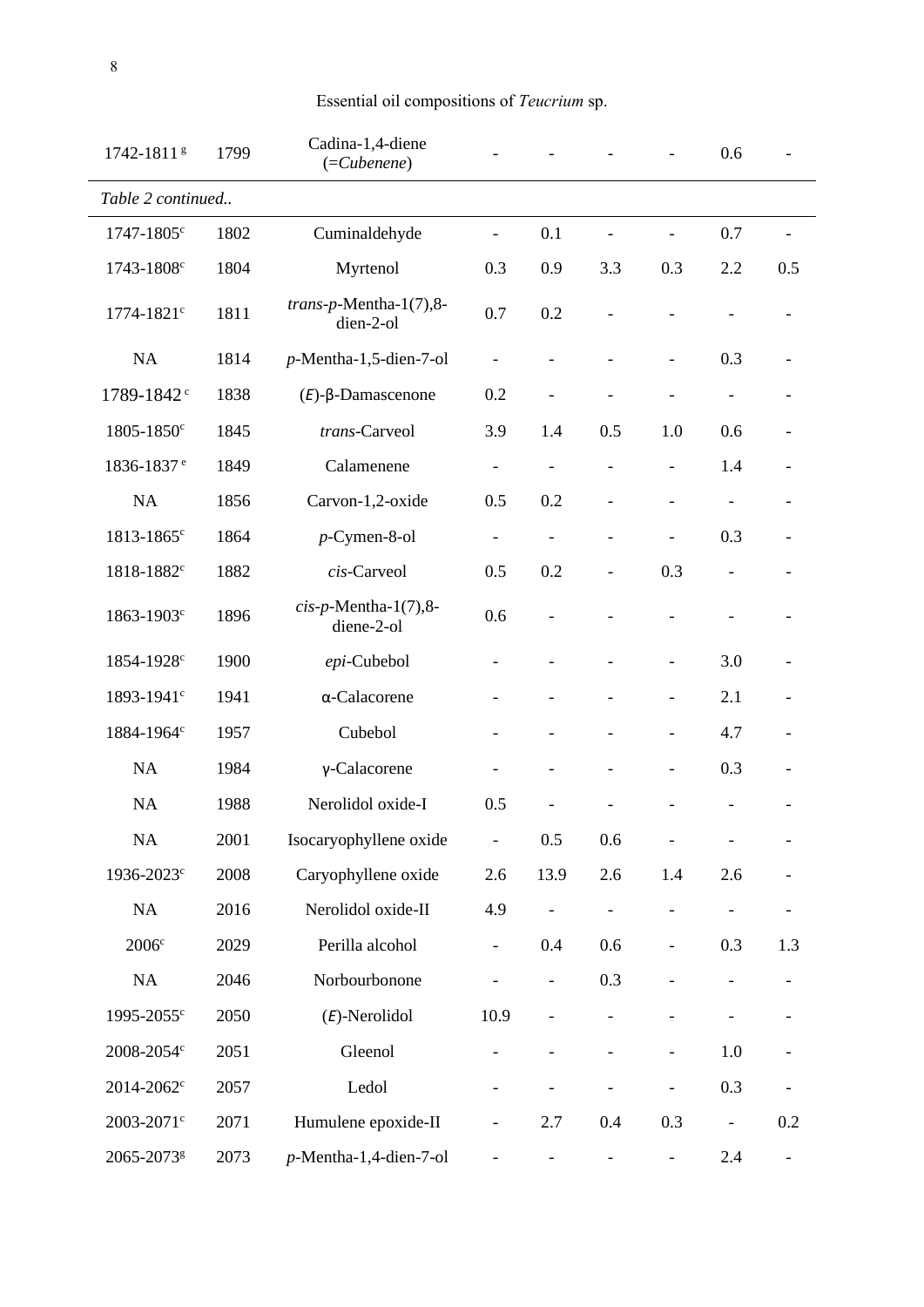| 2019-2090 <sup>c</sup>     | 2080 | Cubenol                                                                                 |                          |                          |                              |                          | 4.1                      |                          |  |
|----------------------------|------|-----------------------------------------------------------------------------------------|--------------------------|--------------------------|------------------------------|--------------------------|--------------------------|--------------------------|--|
| 2026-2090 <sup>c</sup>     | 2088 | 1-epi-Cubenol                                                                           |                          |                          |                              | $\frac{1}{2}$            | 7.8                      |                          |  |
| Table 2 continued          |      |                                                                                         |                          |                          |                              |                          |                          |                          |  |
| 2049-2104c                 | 2098 | Globulol                                                                                | $\overline{\phantom{a}}$ | 0.3                      |                              |                          | 0.5                      |                          |  |
| 2041-2110 <sup>c</sup>     | 2104 | Viridiflorol                                                                            | $\overline{\phantom{a}}$ | 0.3                      | $\overline{a}$               | $\overline{\phantom{0}}$ |                          |                          |  |
| 2068-2115g                 | 2113 | Cumin alcohol                                                                           | $\overline{\phantom{0}}$ | 0.3                      |                              | $\overline{\phantom{0}}$ | 2.1                      |                          |  |
| 2089-2131 <sup>g</sup>     | 2131 | Hexahydrofarnesyl<br>acetone                                                            |                          | $\overline{\phantom{0}}$ | 0.6                          | $\overline{a}$           | $\overline{\phantom{0}}$ | 0.2                      |  |
| 2074-2150 <sup>c</sup>     | 2144 | Spathulenol                                                                             | $\overline{\phantom{0}}$ | 3.5                      | 8.4                          | 0.2                      | $\overline{\phantom{0}}$ | 0.2                      |  |
| 2168 <sup>g</sup>          | 2161 | Muurola-4,10(14)-dien-1-<br><sub>o</sub>                                                |                          |                          |                              | $\overline{\phantom{0}}$ | 0.6                      |                          |  |
| 2090-2189c                 | 2170 | $\beta$ -Bisabolol                                                                      | 0.7                      |                          |                              | $\overline{\phantom{0}}$ |                          |                          |  |
| NA                         | 2179 | nor-Copaonone                                                                           |                          |                          | $\overline{a}$               | $\overline{\phantom{a}}$ | 0.3                      |                          |  |
| 2134-21918                 | 2187 | T-Cadinol                                                                               |                          |                          |                              | $\overline{\phantom{a}}$ | 0.6                      |                          |  |
| 2143-2230g                 | 2209 | <b>7-Muurolol</b>                                                                       | $\overline{\phantom{0}}$ | 0.3                      |                              | $\overline{\phantom{0}}$ | 1.7                      |                          |  |
| <b>NA</b>                  | 2211 | Clovenol                                                                                | $\overline{\phantom{a}}$ | 0.3                      |                              | L,                       | $\overline{\phantom{0}}$ |                          |  |
| NA                         | 2212 | Betulenal                                                                               | $\overline{\phantom{a}}$ |                          |                              | $\overline{\phantom{0}}$ | $\overline{\phantom{0}}$ | 0.2                      |  |
| 2135-2219c                 | 2219 | δ-Cadinol (= $\alpha$ -muurolol)                                                        |                          | $\overline{\phantom{0}}$ |                              | $\overline{\phantom{0}}$ | 1.5                      | $\overline{\phantom{a}}$ |  |
| NA                         | 2220 | Bisabolene oxide A                                                                      |                          |                          |                              | $\overline{\phantom{0}}$ | $\overline{\phantom{0}}$ | 2.4                      |  |
| NA                         | 2236 | 4-epi-α-Bisabolol                                                                       |                          |                          |                              |                          | $\overline{a}$           | 0.3                      |  |
| 2241-2247g                 | 2247 | trans-α-Bergamotol                                                                      |                          |                          | 0.6                          |                          |                          | $\sim$                   |  |
| $2180 - 2255$ <sup>c</sup> | 2255 | $\alpha$ -Cadinol                                                                       | $\overline{\phantom{0}}$ | 1.0                      | 1.0                          | $\overline{\phantom{0}}$ | 0.7                      |                          |  |
| 2146-2256 <sup>c</sup>     | 2256 | Cadalene                                                                                |                          |                          | $\qquad \qquad \blacksquare$ | $\overline{\phantom{0}}$ | 1.6                      |                          |  |
| $2300^{\circ}$             | 2300 | Tricosane                                                                               |                          |                          |                              |                          |                          | 0.3                      |  |
| 2316-2320g                 | 2316 | Caryophylla-2(12), 6(13)-<br>dien- $5\beta$ -ol<br>$(=\frac{Caryophylladienol I}{D})$   | $\overline{\phantom{0}}$ | 0.2                      |                              |                          |                          |                          |  |
| NA                         | 2324 | Caryophylla-2(12), 6(13)-<br>dien- $5\alpha$ -ol<br>$(=\frac{Caryophylladienol II}{D})$ | 0.3                      | 0.7                      |                              |                          |                          |                          |  |
| NA                         | 2272 | $14$ -Acetoxy- $\beta$ -<br>caryophyllene                                               |                          |                          |                              | 0.2                      |                          |                          |  |

Yiğit-Hanoğlu et.al., Rec. Nat. Prod. (202X) X:X XX-XX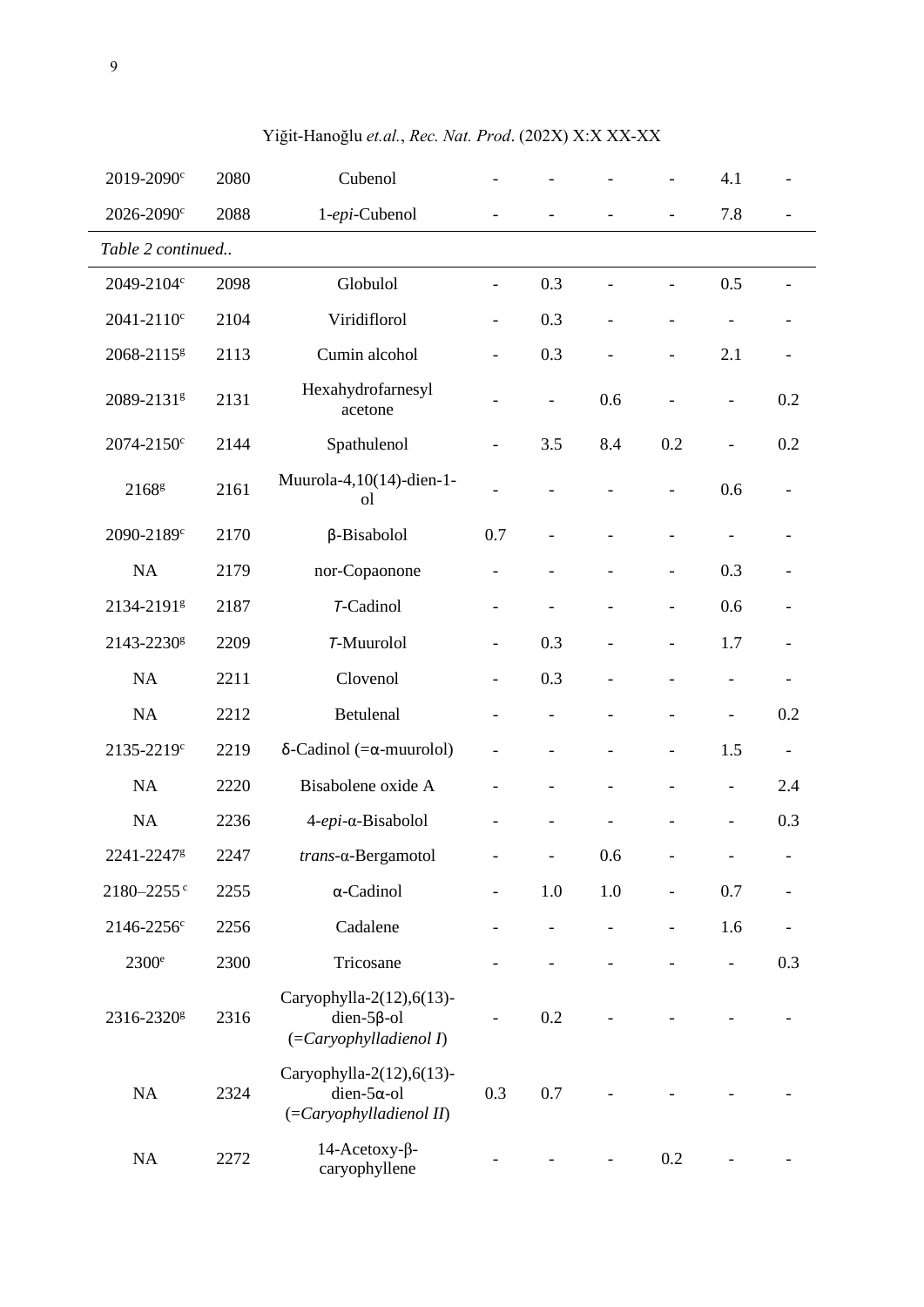| Essential oil compositions of Teucrium sp. |  |  |  |  |
|--------------------------------------------|--|--|--|--|
|--------------------------------------------|--|--|--|--|

| <b>NA</b>              | 2357  | 14-Hydroxy-β-<br>caryophyllene                                           | 0.6  |      |      | 0.6   |      | 1.2  |
|------------------------|-------|--------------------------------------------------------------------------|------|------|------|-------|------|------|
| Table 2 continued      |       |                                                                          |      |      |      |       |      |      |
| NA                     | 2376  | 10-Hydroxy calamenene                                                    |      |      |      |       | 1.0  |      |
| <b>NA</b>              | 2389  | Caryophylla-2(12), 6-dien-<br>$5\alpha$ -ol (= <i>Caryophyllenol I</i> ) | 0.3  | 1.2  |      |       |      |      |
| $2392 - 2396$ c        | 2392  | Caryophylla-2(12), 6-dien-<br>$5\beta$ -ol (=Caryophyllenol<br>$I\!I$    | 0.4  | 1.8  |      |       |      |      |
| 2407-2419g             | 2411  | 4-Isopropyl-6-methyl-1-<br>tetralone                                     |      |      |      |       | 1.4  |      |
| <b>NA</b>              | 2450  | $\alpha$ -Bisabolol oxide A                                              |      |      |      |       |      | 7.8  |
| $2500^{\circ}$         | 2500  | Pentacosane                                                              |      |      |      |       |      | 0.7  |
| 2862-2945 <sup>c</sup> | 2931  | Hexadecanoic acid                                                        |      |      | 1.0  |       |      |      |
|                        | Total |                                                                          | 76.8 | 97.3 | 99.1 | 100.0 | 89.8 | 96.9 |

**A:** *T. kyreniae* **B**: *T. salaminium* **C:** *T. cyprium* **D:** *T. micropodioides-*Karpas region **E:** *T. micropodioides*-Kyrenia region F: T. karpasiticum. <sup>a</sup>KI from literature (34<sup>c</sup>, 35<sup>d</sup>, 36<sup>e</sup>, 37<sup>f</sup>, 38<sup>g</sup>), <sup>b</sup>LRI: Relative retention indices calculated against *n*-alkanes; % calculated from FID data; t: Trace (< 0.1 %), NA: Not available in current literature.

In conclusion, our results showed that there could be significant chemical differences among the essential oils obtained from the same species which were collected at the same developmental stage and/or from different or close locations. This fact reveals the necessity of researching more samples of the same species not only collected from different geographical regions but also collected from different plant materials growing in the same region. Further studies in this respect could give information on whether chemical variations are due to their chemotypecity or not.

# **Acknowledgments**

This work is a part of a research project supported by Near East University, Experimental Health Sciences Research Center [Project No: SAG-2018-1-007]. The authors are thankful to Mr. Sami Tamson for his kind help in the collection of some of the plant materials and the photos of all plant materials used in graphical abstract.

## **ORCID**

Duygu Yiğit Hanoğlu: [0000-0003-1345-4768](https://orcid.org/0000-0003-1345-4768) Azmi Hanoğlu: [0000-0002-7586-9080](https://orcid.org/0000-0002-7586-9080) Betül Demirci: [0000-0003-2343-746X](https://orcid.org/0000-0003-2343-746X) Kemal Hüsnü Can Başer: [0000-0003-2710-0231](https://orcid.org/0000-0003-2710-0231)

### **References**

- [1] R.D. Meikle (1985). Flora of Cyprus, Vol 2, The Bentham-Moxon Trust.
- [2] WFO (2022): *Teucrium* L. Published on the Internet; [http://www.worldfloraonline.org/taxon/wfo-](http://www.worldfloraonline.org/taxon/wfo-4000038030)[4000038030](http://www.worldfloraonline.org/taxon/wfo-4000038030) Accessed on: 10 Feb 2022.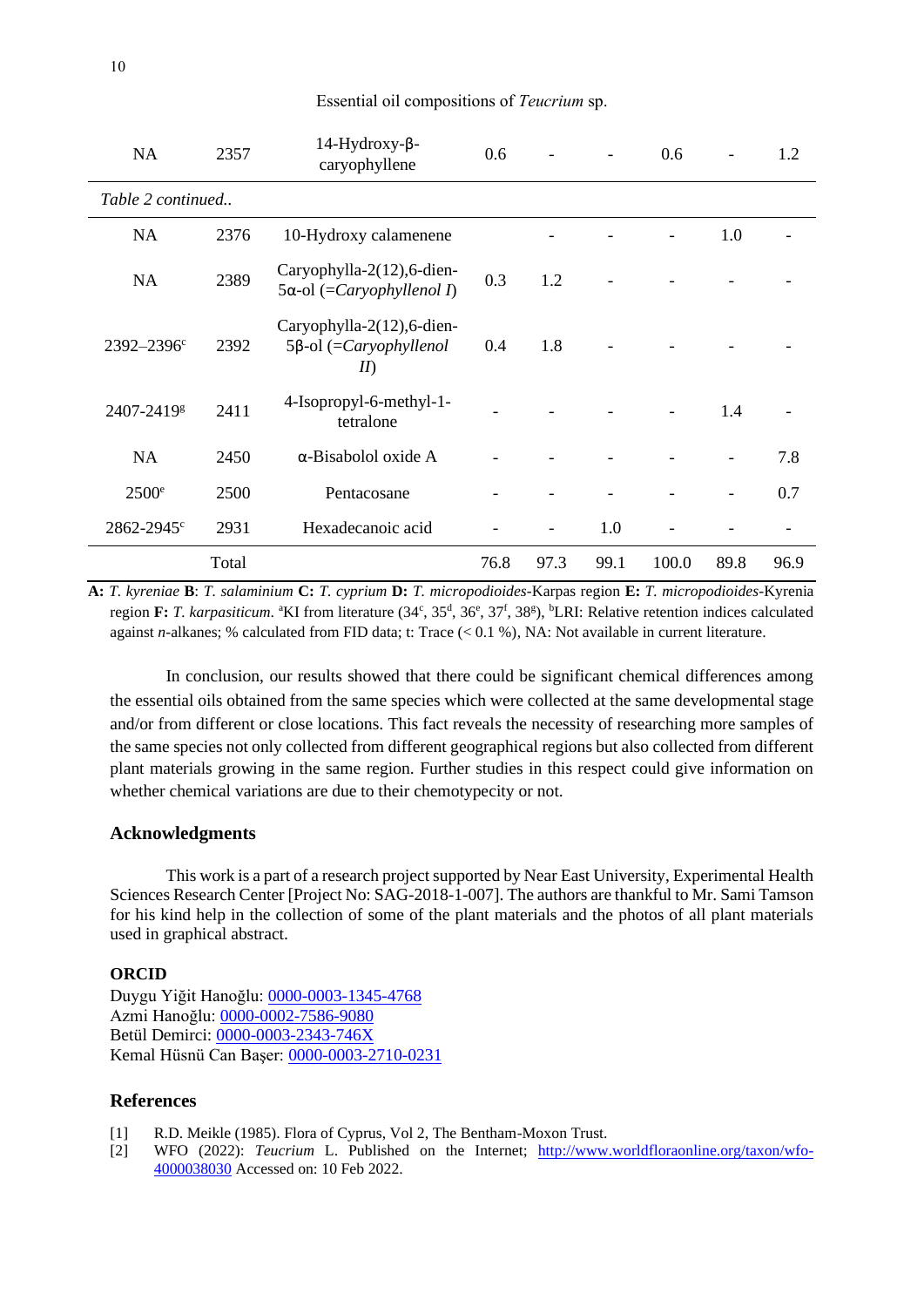- [3] Royal Botanic Gardens, Kew and Missouri Botanical Garden. The Plant List. [www.theplantlist.org](http://www.theplantlist.org/) Accessed on 10 Feb 2022
- [4] N. Arnold, M. El Beyrouthy, B. de Foucault and F. Dupont (2010). Observations morpho-anatomiques et histochimiques sur les *Teucrium* de Chypre: *T. kotschyanum* Poech, *T. divaricatum* Heldr. subsp. *canescens* (Čelak.) Holmboe, *T. cyprium* Boiss. subsp. *cyprium* et *T. micropodioides* Rouy., *Acta bot. gallica*, **157**(**3**), 525-538.
- [5] M. Khazaei, S. N. Nematollahi-Mahani, T. Mokhtari and F. Sheikhbahaei (2018). Review on *Teucrium polium* biological activities and medical characteristics against different pathologic situations, *J. Contemp. Med. Sci.*, 1**4**(**1**)**,** 1-16.
- [6] G. Gülsoy Toplan, F. Göger, T. Taşkın, G. Ecevit-Genç, A. Civaş, G. İşcan, M. Kürkçüoğlu, A. Mat, K. H. C. Başer (2022). Phytochemical composition and pharmacological activities of *Teucrium polium* L. collected from eastern Turkey, *Turk. J. Chem.*, **46**, 269-282.
- [7] G. Hadjikyriakou and R. Hand (2008). Notes on *Teucrium* sect. *Polium* (Lamiaceae) in Cyprus, *Willdenowia*, **38**(**1**), 111-125.
- [8] G. Hadjikyriakou and R. Hand (2011). *Teucrium salaminium* Hadjik. & Hand (Lamiaceae, *Teucrium* sect. *Polium*), a new species from Cyprus, *Candollea*, **66**(**2**), 341-351.
- [9] F. Piozzi (1981). The diterpenoids of *Teucrium* species, *Heterocycles* **15**, 1489–1503.
- [10] F. Piozzi, B. Rodriguez and G. Savona (1987). Advances in the chemistry of the furanoditerpenoids from *Teucrium* species, *Heterocycles* **25**, 807-841.
- [11] F. Piozzi (1994). Further research on the furoclerodaness from *Teucrium* species, *Heterocycles* **37**, 603– 626.
- [12] F. Piozzi, M. Bruno and S. Rosselli (1998). Further furoneoclerodanes from *Teucrium* genus, *Heterocycles* **48**, 2185–2203.
- [13] F. Piozzi, M. Bruno, S. Rosselli and A. Maggio (2005). Advances in the chemistry of furano-diterpenoids from *Teucrium* genus, *Heterocycles* **65,** 1221–1234.
- [14] A. Ulubelen, G. Topçu and U. Sönmez (2000). Chemical and biological evaluation of genus *Teucrium*, *Stud. Nat. Prod. Chem.* **23**, 591–648.
- [15] R. G. Candela, S. Rosselli, M. Bruno and G. Fontana (2021). A review of the phytochemistry, traditional uses and biological activities of the essential oils of genus *Teucrium, Planta Med.* **87**(**6**), 432-479.
- [16] N. Arnold, B. Bellomaria, G. Valentini and S. M. Rafaiani (1991). Comparative study on essential oil of some *Teucrium* species from Cyprus, *J. Ethnopharmacol.* **35**(**2**), 105-113.
- [17] G. Valentini, B. Bellomaria and N. Arnold (1997). Essential oil of *Teucrium creticum* L. from Cyprus, *J. Essent. Oil Res.* **9**(**6**), 649-652.
- [18] I. Kunter, N. Oztinen, B. Atli, E. Ak, A. Babri and M. Kosar (2019). Cytotoxic activities of different extracts of *Teucrium divaricatum* Kotschy ssp. *canescens* (Celak.) from Cyprus, *Proceedings* **40**(**1**), 33. doi: 10.3390/proceedings2019040033
- [19] A. Hanoğlu, D. Yiğit Hanoğlu, N. Demirel, H. S. Yusufoğlu, and İ. Çalış (2021). Secondary metabolites from *Teucrium creticum* L., *Rec. Nat. Prod.*,**15**(**6**), 487-502.
- [20] E. M. Galati, M. R. Mondello, A. D'Aquino, N. Miceli, R. Sanogo, O. Tzakou and M. T. Monforte (2000). Effects of *Teucrium divaricatum* Heldr. ssp. *divaricatum* decoction on experimental ulcer in rats, *J. Ethnopharmacol.* **72**(**1-2**), 337-342.
- [21] C. Maria, B. Rodriguez, M. Bruno, G. Savona, F. Piozzi and O. Servettaz (1988). Neo-clerodane diterpenoids from *Teucrium micropodioides*, *Phytochemistry* **27**(**1**), 213-216.
- [22] A. Lardos (2006). The botanical materia medica of the Iatrosophikon-a collection of prescriptions from a monastery in Cyprus, *J. Ethnopharmacol.* **104**(**3**), 387-406.
- [23] M. R. González-Tejero, M. Casares-Porcel, C. P. Sánchez-Rojas, J. M. Ramiro-Gutiérrez, J. Molero-Mesa, A. Pieroni, M.E. Giusti, E. Censorii, C. de pasquale, A. Della, D., Paraskeva-Hadijcha[mbi,](https://www.sciencedirect.com/science/article/pii/S0378874107006435#!) A., Hadjichambis, Z. Houmani, M. El-Demerdash, M. El-Zayat, M.Hmamouchi and S. ElJohrig (2008). Medicinal plants in the Mediterranean area: synthesis of the results of the project Rubia, *J. Ethnopharmacol.* **116**(**2**), 341-357.
- [24] F.W. McLafferty and D.B. Stauffer (1989). The Wiley/NBS registry of mass spectral data, J. Wiley and Sons, New York.
- [25] W.A. Koenig and D. Joulain (2004). Terpenoids and related constituents of essential oils, MassFinder 3, Hamburg, Germany.
- [26] D. Joulain and W.A. Koenig (1998). The atlas of spectral data of sesquiterpene hydrocarbons, EB-Verlag, Hamburg.